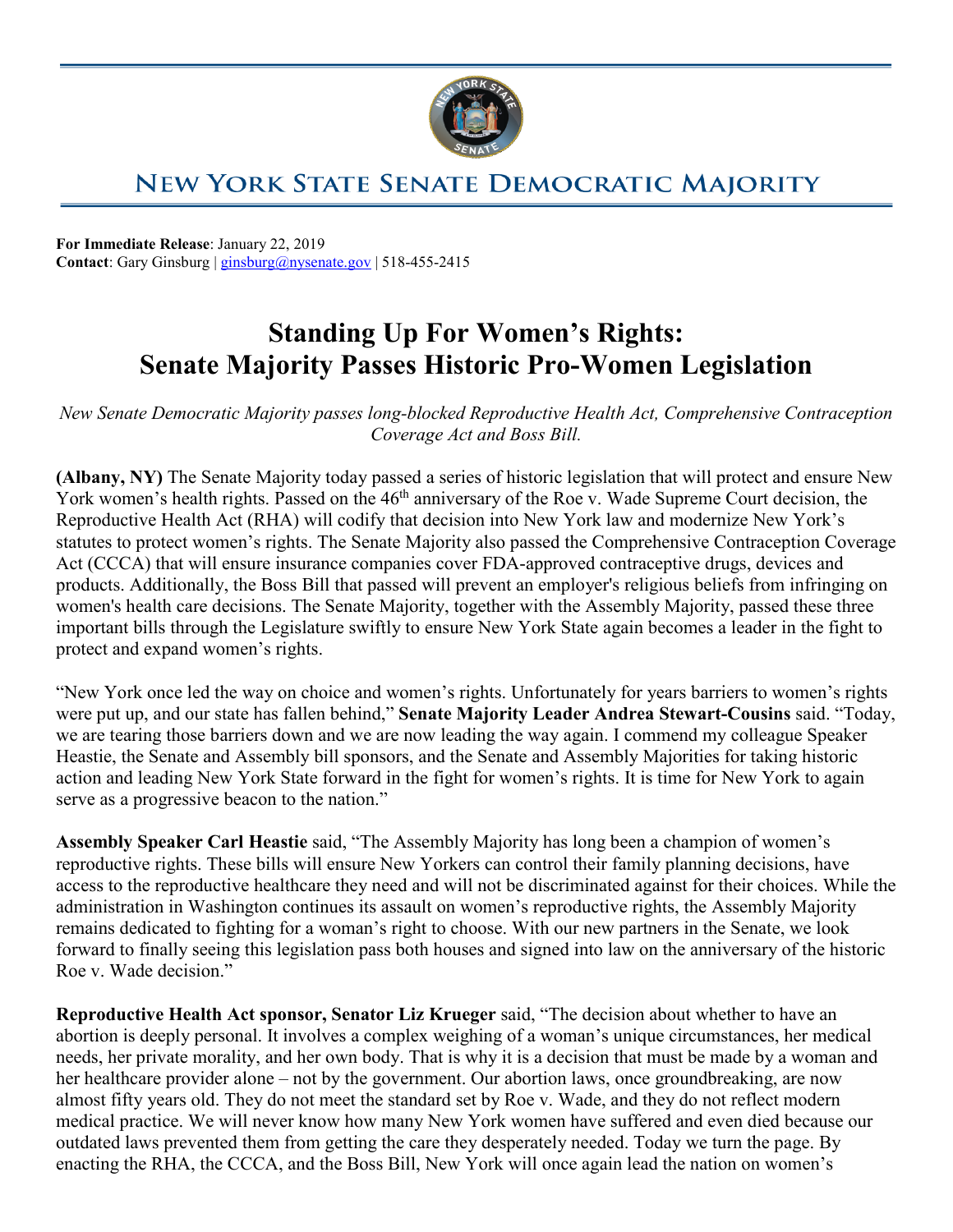reproductive healthcare, and help ensure that all New Yorkers have the freedom and opportunity to make their own decisions about their health and their families."

**Comprehensive Contraception Coverage Act sponsor, Senator Julia Salazar** said, "The CCCA ensures that more New Yorkers will be empowered to make informed decisions regarding their reproductive health without having to worry about the cost or whether they will have access to a full range of contraceptive options. I am proud to have sponsored this legislation in the Senate and to advocate for securing women's rights through the RHA and CCCA."

**Boss Bill sponsor, Senator Jen Metzger** said, "I am proud to sponsor the Boss Bill and co-sponsor the Reproductive Health Act (RHA) and Comprehensive Contraceptive Coverage Act (CCCA), which together provide essential protections for women's health and guarantee their fundamental right to make reproductive choices that are best for them and their families. With threats to these basic protections at the federal level, it is all the more important that we pass this legislation to protect New Yorkers. Governments and employers should not dictate an individual's options or punish their healthcare decisions."

The historic legislation passed by the Senate Democratic Majority includes:

- **Reproductive Health Act**: This bill, [S.240,](https://www.nysenate.gov/legislation/bills/2019/s240) introduced by Senator Krueger, will modernize New York's nearly 50-year-old statutes regarding abortion and ensure that New York State law treats abortion as health care, not a criminal act. The Assembly has passed this version of the RHA in 2017 and 2018.
- **Comprehensive Contraception Coverage Act**: This bill, [S.659-A,](https://www.nysenate.gov/legislation/bills/2019/s659/amendment/a) introduced by Senator Julia Salazar, will require health insurance companies to include coverage of all FDA-approved contraceptive options, as well as contraceptive counseling, and services. The Assembly first passed this legislation in 2015.
- **Boss Bill**: This bill, [S.660,](https://www.nysenate.gov/legislation/bills/2019/s660) introduced by Senator Jen Metzger, will ensure that employees or their dependents are able to make their own reproductive health care decisions without incurring adverse employment consequences. The Assembly has passed it each year since 2014.

**Senate Deputy Majority Leader Michael Gianaris** said, "Protecting women's health choices empowers New Yorkers to plan families and make the right medical decisions for them. I am proud to support these proposals and am honored to be part of the new New York Senate that is enacting these bills."

**Senator Jamaal Bailey** said, "The passage of the Reproductive Health Act, the Comprehensive Contraception Coverage Act, and the Boss Bill are historic victories for women's rights in the state of New York. No woman should ever be met with an undue burden or discriminated against for her choice. As the father of two young girls and the husband to an incredible woman, I am proud to be a part of a legislature that prioritizes women's rights."

**Senator Brian Benjamin** said, "The bills we are passing today are about justice–plain and simple. Social justice, economic justice, and racial justice for the women of our state, who have been prevented from making decisions for themselves for far too long. When we give women the power of self-determination, we have more women in the workforce, more women in education, more women running for office–more women doing what they want to do the way they want to do it. New Yorkers deserve more than access to healthcare, choice, and equality; they deserve a guarantee. Today, under the leadership of our first female majority leader, we take an important step towards that guarantee."

**Senator Alessandra Biaggi** said, "This is a historic day not only for women, but also for New York State. There is no coincidence that 2018 was the year of the woman, where we saw a record number of women running for and elected to office. There is no coincidence that our state reclaimed its democratic majority with the most women elected ever in the legislature. There is no coincidence that today - by passing the Reproductive Health Act, Comprehensive Contraception Coverage Act, and the Boss Bill - we are setting in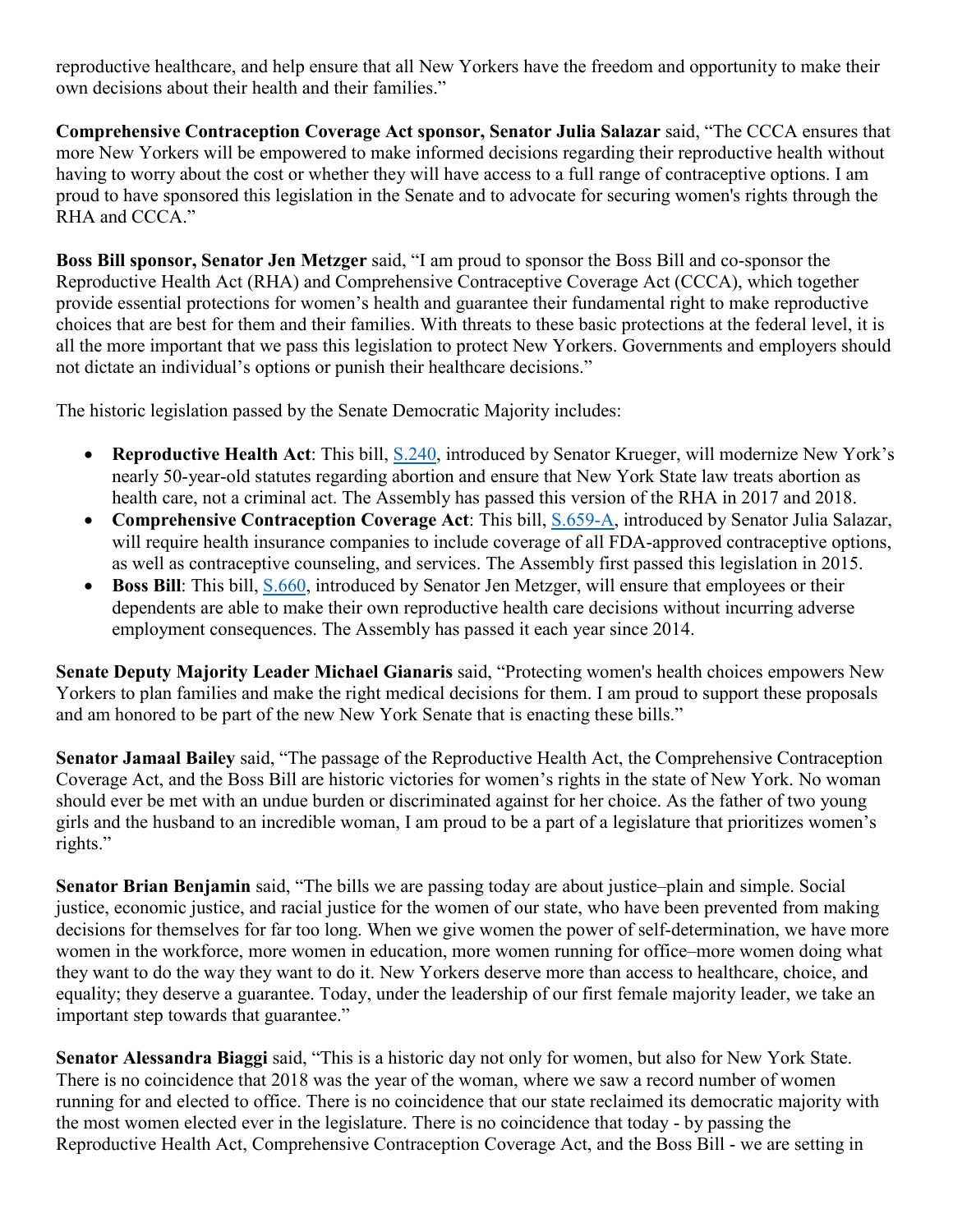stone that we believe in women, their rights and abilities to make essential decisions for their bodies and their families. For the last two years, we have been facing major threats to women's rights, and we have not taken them lying down. We are organizing. We are running for office. And we are making sure that the law reflects our values. Our country is founded on freedom and committed to human rights. Without reproductive freedom and reproductive rights, we have neither."

**Senator Neil Breslin** said, "There is nothing more fundamental to women's well-being than her ability to control her own reproductive health. This begins with making sure that her reproductive health care is both affordable and accessible. The passage of the Comprehensive Contraceptive Coverage Act and the Reproductive Health Act is a critical step in this effort."

**Senator John E. Brooks** said, "I am fully supportive of the Reproductive Health Act which provides to women the rights they deserve to protect their reproductive health options, including choices related to contraception. I support codification of Roe v. Wade in to NY State law, and it is long overdue."

**Senator David Carlucci** said, "The stakes are high for our daughters, wives, and mothers. We must protect women's reproductive health rights in New York because they are under attack by the federal government. By codifying Roe v. Wade, decriminalizing abortion, and ensuring a woman's access to contraception, we are empowering women to make their own choices about their medical care and family planning."

**Senator Leroy Comrie** said, "It is past time that we update state law to fully protect the right of women to make their own reproductive healthcare decisions safely, affordably, and without the fear of repercussion. From contraception coverage to abortion, New York State must go above and beyond in ensuring that resources are available and clearly defined legal protections are in place so that women are empowered to make decisions when it comes to their own reproductive healthcare needs. Especially at a time when the future of these rights are in jeopardy at the federal level, I am proud to support the Reproductive Health Act, the Comprehensive Contraception Coverage Act, and the Boss Bill."

**Senator Jim Gaughran** said, "Today is one of many historic moments to come under the leadership of Majority Leader Andrea Stewart-Cousins. January 22nd, 2019 marks the day that New York tells women and girls -- you have the right to make health care decisions about your body. Thank you to Senator Krueger and all of the other advocates for your years of tireless advocacy on this important public health issue."

**Senator Andrew Gounardes** said, "The Reproductive Healthcare Act, Comprehensive Contraception Coverage Act, and the Boss Bill are about protecting woman's health care, her right to choose, and her economic security. A woman's autonomy over her own body is a basic human right and a necessity in order to attain and preserve economic security in her life. Likewise, the ability for a woman to decide for herself when and if she becomes a mother depends on a continuum of reproductive health access. I'm incredibly proud to help pass these essential pieces of legislation that do what's right and fulfill our promise to finally put people before politics."

**Senator Pete Harckham** said, "Women have a right to safe and legal reproductive health choices, access to family planning services and protection from discrimination at work based on their family's reproductive health decisions. These basic rights have been threatened in ways that we have not seen in generations. Now we are taking the necessary steps to protect women's reproductive rights."

**Senator Brad Hoylman** said, "Today, at long last, the New York State Senate affirmed that the only person who will control a woman's health decisions is a woman herself— not the federal government, not an employer, and certainly not Donald Trump. As Trump and his crony colleagues in Washington continue to erode the constitutional protections under Roe v. Wade, after today New York women can have confidence that safe and comprehensive reproductive care will be protected. I'm extremely grateful to Senate Leader Andrea Stewart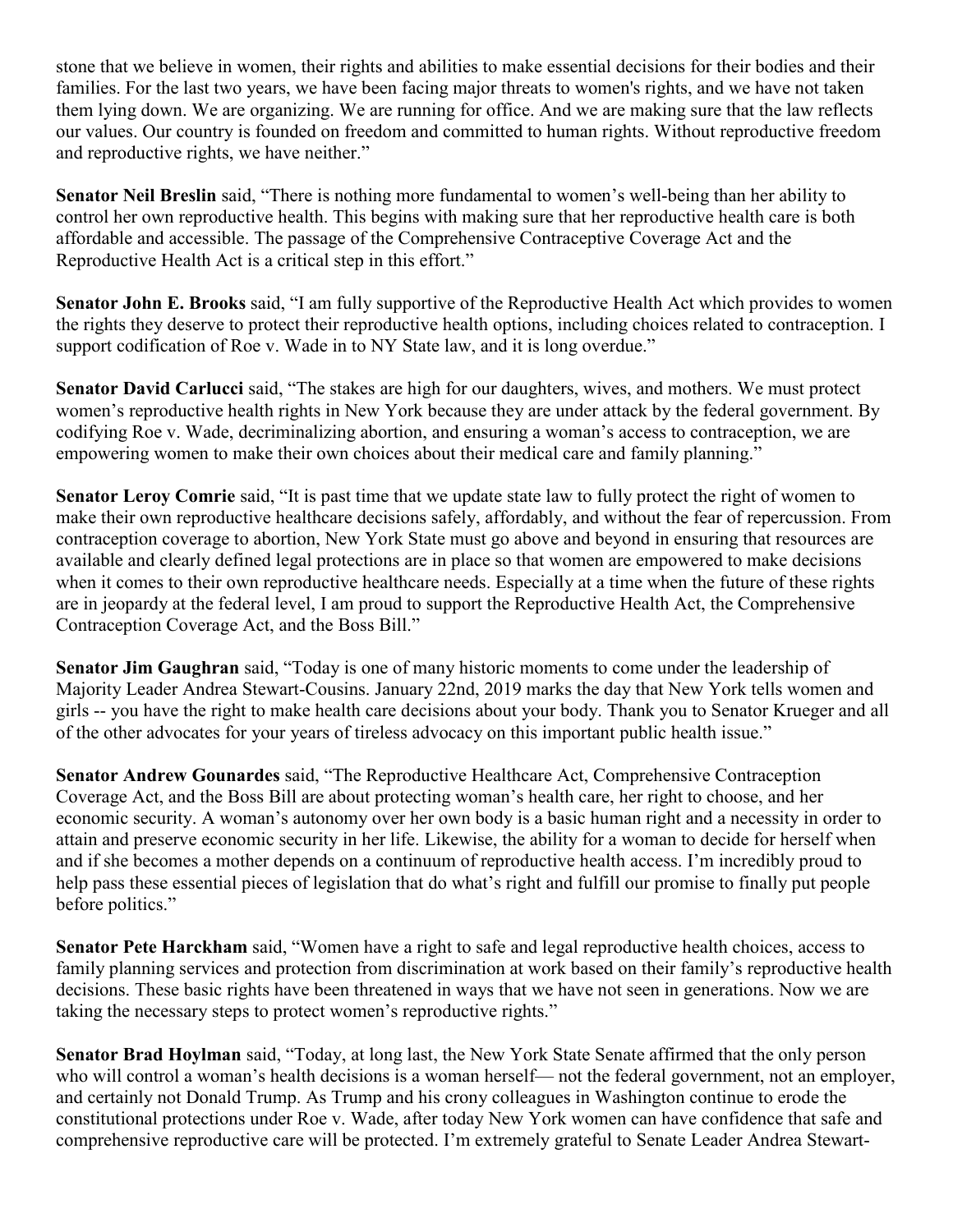Cousins, Senator Liz Krueger, Senator Jen Metzger, Senator Julia Salazar and my own Assemblymember Deborah Glick for their leadership on these historic bills."

**Senator Robert Jackson** said, "With the passing of these bills we give the power over women's reproductive choices back to women themselves. That power should never be criminalized, it should never be a bargaining chip for insurance companies, and it definitely should never be any of your employer's business. I'm proud of the bills we are going to pass today."

**Senator Todd Kaminsky** said, "With some much uncertainty and hostility in Washington, we must act now to ensure women's rights remain protected in New York. Today's package of legislation is a promise kept that our state will not will go backward and will remain a leader in protecting human rights for all."

**Senator Anna M. Kaplan** said, "A woman's decision to choose motherhood is deeply personal, and one that should be her right to make without interference by the government or her employer. Most New Yorker's would find it shocking to learn that family planning and abortion are still treated as crimes under New York Law, and that not all women are protected from retaliation by their employer just for choosing to access reproductive health care. I am proud to co-sponsor the Reproductive Health Act, which guarantees a woman's right to control her reproductive health regardless of potential changes in federal law, as well as the 'Boss Bill' and the Comprehensive Contraception Coverage Act, which tear down the barriers that still prevent women from freely accessing health services."

**Senator Brian Kavanagh** said, "So many New Yorkers have been waiting a long time for this moment, when both houses of the legislature will amend our state laws to respect the rights recognized by the U. S. Supreme Court nearly half a century ago. Taking this important step, and expanding access to contraception and protections against workplace discrimination, will ensure that all New Yorkers can make their own reproductive health decisions."

**Senator Tim Kennedy** said, "A woman's health care decisions should be made between her and her doctor. The Reproductive Health Act will ensure that, regardless of decisions being made in Washington, every woman in New York State maintains the right to make her own choices. I applaud Majority Leader Stewart-Cousins for ensuring this legislation made it to the Senate floor for a vote."

**Senator John Liu** said, "At long last, state law will protect women's choice as a matter of health. There's still much to do but the RHA is an important step in equal rights for women and I've been proud to fight alongside tireless and tenacious advocates in the drive towards reproductive justice. Next up, pay equity!"

**Senator Monica Martinez** said, "I stand with women across my district and across all of New York to ensure that women have access to, and the explicit right to, the healthcare and the protections that they deserve."

**Senator Rachel May** said, "It has been nearly five decades since New York updated its laws on women's reproductive rights. Laws that once led the country in securing a woman's right to control her economic and reproductive journey are now antiquated. It is long past time for us to codify a woman's access to health care, especially when the U.S. Supreme Court appears to be increasingly hostile to such rights. On behalf of my daughter and all the women of New York, I am proud to co-sponsor the Reproductive Health Act. I also gladly voted for the Comprehensive Contraceptive Coverage Act, which will give women the resources they need to prevent unwanted pregnancies, and the Boss Bill, which will keep a woman's healthcare decisions between her and her doctor, not her and her employer."

**Senator Shelley Mayer** said, "I am grateful that the Reproductive Health Act (RHA), Comprehensive Contraception Coverage Act (CCCA), and the Boss Bill passed the legislature on this historic day. Women and families across New York State deserve the right and privacy protections to make their own reproductive healthcare decisions, which at times can be acutely difficult. With the threat of changes in federal law, it is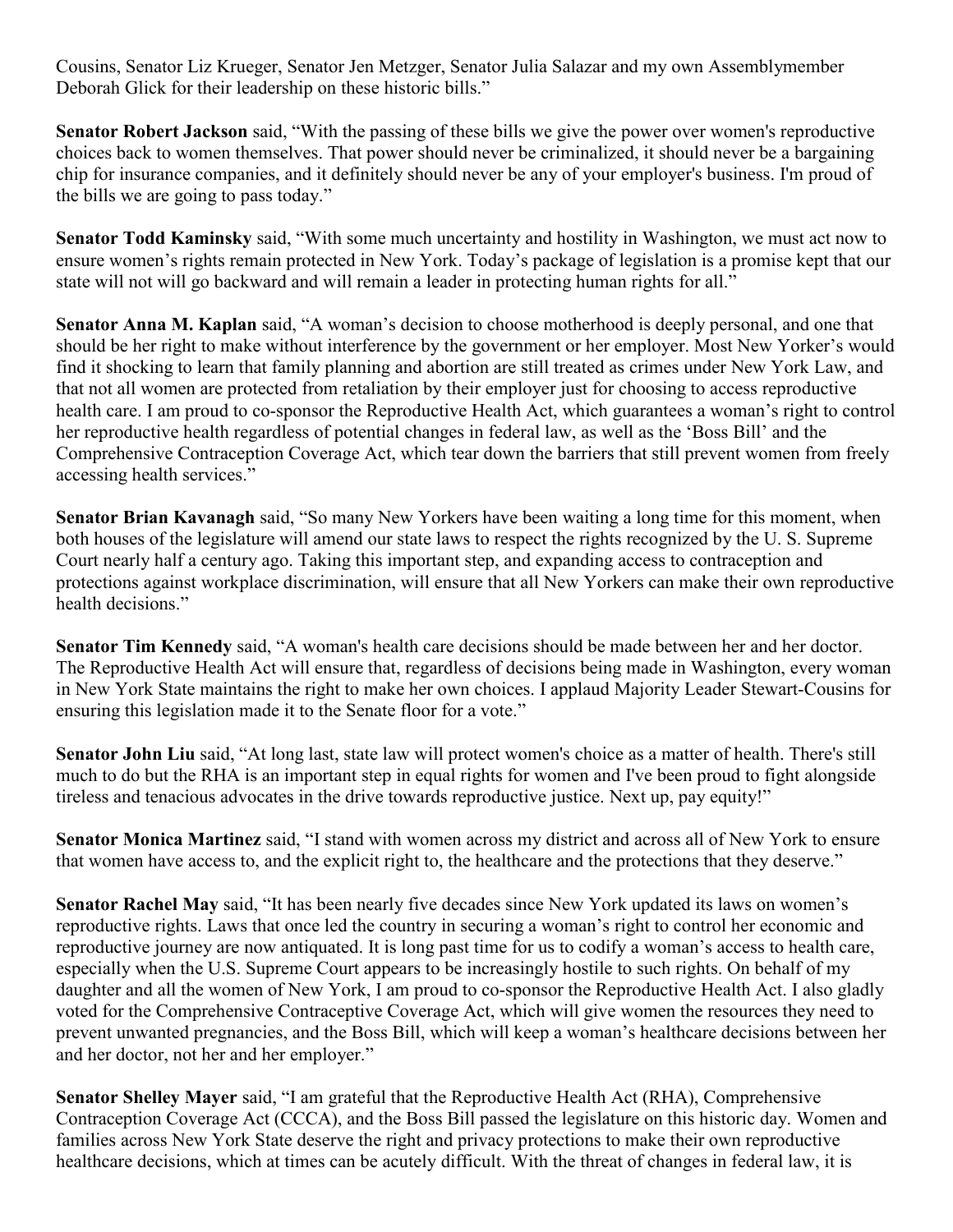critical that New York State protect and improve reproductive healthcare options and decision making. Together, these bills codify Roe v. Wade into New York State's Public Health Law, ensure insurance coverage for FDA approved contraception, and protect employees from adverse consequences from employers as a result of their reproductive healthcare decisions. I look forward to working with my colleagues to further advance healthcare rights and options for women and families across the state."

**Senator Velmanette Montgomery** said, "Access to healthcare plays a huge role in ensuring women have agency over their own bodies and this is especially true of reproductive health services. Women's healthcare has been under attack all across the country and the current federal administration is threatening to undo decades of work on this issue. Access to healthcare services cannot be taken for granted. It is our responsibility as legislators to fight for and preserve these rights for the women of New York State so I am proud to stand with my colleagues to pass this reproductive health package."

**Senator Zellnor Myrie** said, "With women's reproductive rights under attack in Washington, it's more important than ever that New York State pass legislation that protects our women and families. These bills will safeguard women's reproductive health and rights throughout our state and help ensure that no New Yorker will go without access to comprehensive family planning and care."

**Senator Kevin Parker** said, "A woman's right to control her body is a human and civil right. Once threatened, we embark upon a slippery slope to nowhere. That's why I stand proudly today with my colleagues in the Senate Democratic Majority Conference to not only protect Roe v. Wade, but to also ensure that women are not subject to restrictions or impediments when making choices about their reproductive health."

**Senator Roxanne J. Persaud** said, "Today marks the 46th anniversary of Roe v. Wade; and today we pass the Reproductive Health Act, to secure a woman's right to choose. I applaud my colleagues for pushing this bill and related legislation to expand access to healthcare for women and protect their choices."

**Senator Jessica Ramos** said, "With the constant attack on our reproductive rights from this President's administration, it is more important than ever that the New York State legislature protect and defend women's rights. With the leadership of Majority Leader Andrea Stewart Cousins, New York State can provide women all the reproductive rights they have long waited for by passing the Reproductive Health Act, the Comprehensive Contraception Coverage Act, and the Boss Bill. I am proud to be one yes vote towards giving New York women full reproductive rights, contraceptive coverage, destigmatizing reproductive healthcare."

**Senator Gustavo Rivera, Chairman of the Senate Health Committee**, said, "With the passage of the Reproductive Health Act, the Comprehensive Contraceptive Coverage Act, and the 'Boss Bill', we are finally honoring our State's long-standing tradition of protecting women's reproductive rights and ensuring access to critical family planning. This important legislative package will go a long way to ending the struggle of women in New York by giving them full agency over the personal decisions they make over their reproductive health and medical care."

**Senator James Sanders Jr.** said, "I am proud to co-sponsor this bill which will uphold Roe v. Wade and ensure that women continue to have the freedom to make choices regarding the health of their bodies. This legislation will also provide that insurance companies cover contraceptives, which is important during these difficult economic times."

**Senator Diane Savino** said, "It is long overdue that this body provide protections to women across this state and codify long-standing court precedent. I am thrilled that we finally have secured enough votes to pass the Reproductive Health Act. Today's package of legislation is yet another example of Leader Stewart- Cousins leadership to move this State legislature forward. I am proud to continue to support common sense healthcare legislation."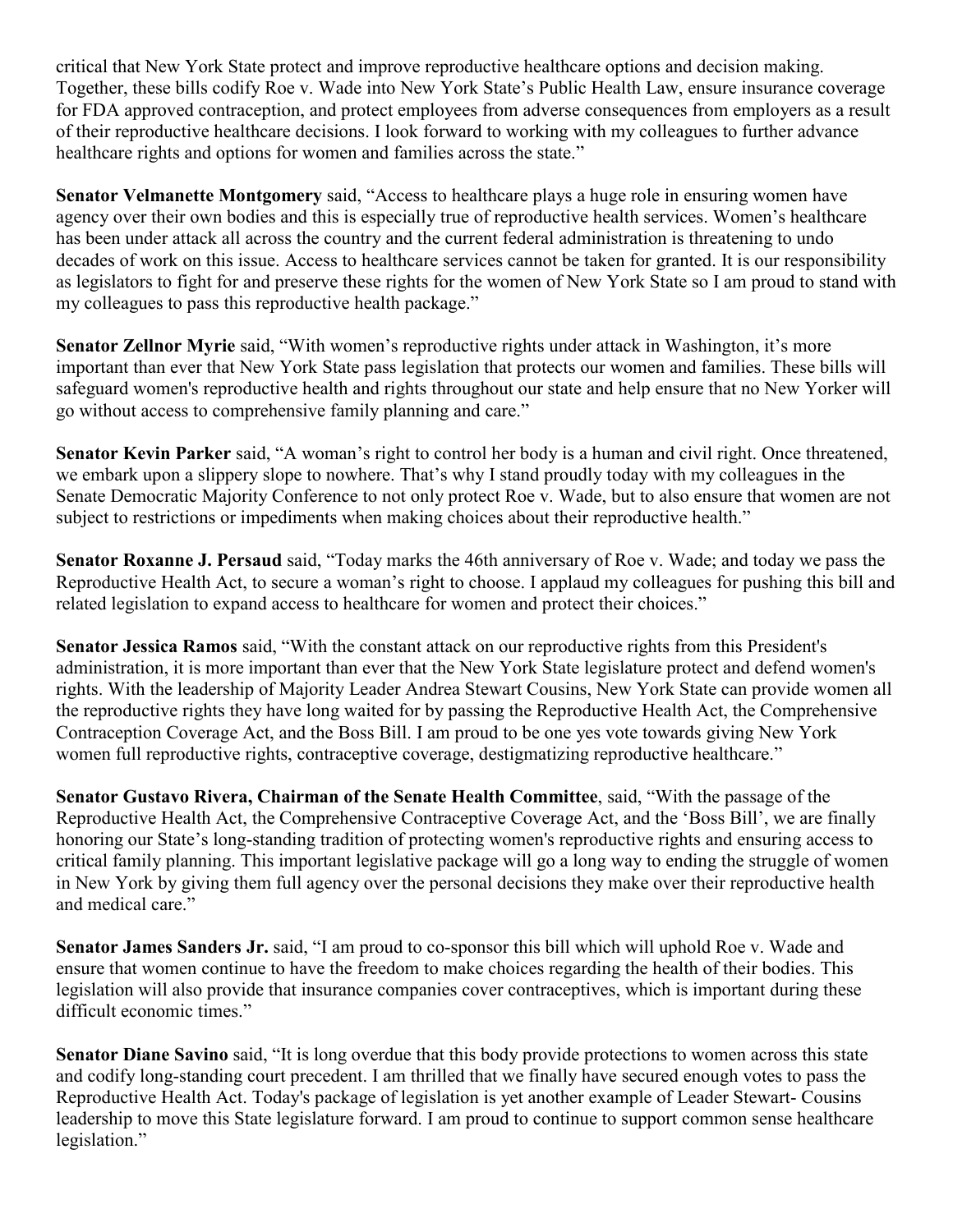**Senator Jose Serrano** said, "As the federal government threatens to overturn Roe v. Wade, protecting a woman's right to reproductive health options is more important than ever. By updating an outdated, 50-year old law, we have ensured that women in New York will have access to the important health services and support they need, while standing up for the rights of working families to make personal health care decisions without facing discrimination."

**Senator Luis Sepúlveda** said, "New York Democrats are ready to protect a woman's right to choose through state law to prevent the Trump administration's attacks on federal protections from harming women in our state. We will also ensure the right to access safe contraceptive care as a basic part of family planning. Along with these measures, our conference is prepared to pass legislation designed to protect women from retaliation at work for exercising their reproductive rights. As a proud advocate for women's rights, I fully support the Reproductive Health Act, the Comprehensive Contraception Coverage Act and the Boss Bill."

**Senator James Skoufis** said, "It is my honor on the anniversary of Roe v. Wade, to vote yes to pass legislation that ensures every woman in this state is respected and guaranteed their fundamental right to control their own reproductive health."

**Senator Kevin Thomas** said, "I am proud to stand with my colleagues, and pass the Reproductive Health Act, the Comprehensive Contraception Coverage Act, and the Boss Bill. With women's health and autonomy under constant threat from a Supreme Court with a radical agenda, taking steps to decriminalize choice is absolutely necessary. Today was a continuation of New York State's proud history as a trailblazer in women's rights, and I am proud to have taken part in delivering it."

**Robin Chappelle Golston, President & CEO of Planned Parenthood Empire State Acts**, said, "We cannot overstate how important it is for New Yorkers to have the ability to control their own bodies and determine their own destinies. We applaud Senate Majority Leader Andrea Stewart-Cousins and Assembly Speaker Carl E. Heastie for their leadership; the bill sponsors, Assemblymember Deborah Glick, Senator Liz Krueger, Assemblymember Kevin Cahill, Senator Julia Salazar, Assemblymember Ellen Jaffee, and Senator Jen Metzger for their dedication; and all the members for their commitment to the needs of New Yorkers and their vote today to keep health care in our hands. The legislature understands that with the continued threats on the federal level, New York must be a leader in protecting our access and not politicize reproductive health care. We look forward to continuing to work with the legislature and Governor Cuomo so that all New Yorkers have access to essential health care, now and in the future."

**Andrea Miller, President of the National Institute of Reproductive Health Action Fund**, said, "Voters across New York this year delivered a clear mandate to the State Senate: they are ready for bold legislation that ensures every person is able to access abortion care and contraception. Today the Senate made that mandate a reality by taking decisive and swift action to pass the RHA, the CCCA and the Boss Bill — ensuring that no matter what happens in Washington DC, New York law protects and advances access to reproductive health care."

**Donna Lieberman, Executive Director of the New York Civil Liberties Union**, said, "Today the New York legislature is poised to take a historic vote to protect women's rights and autonomy. The Reproductive Health Act recognizes reproductive health care as a fundamental right. It takes abortion out of the criminal code and puts it where women's health belongs -- in the public health law. It recognizes the range of medical professionals that women can turn to, expanding access to early care. Together with the Comprehensive Contraception Coverage Act, this legislation will strengthen a woman's ability to decide what is right for her life, her body, and her family. As attacks on reproductive rights grow around the country, emboldened by the Trump administration's efforts to stack the courts against women, updating New York's abortion law to protect the rights guaranteed by Roe v. Wade is more critical than ever. While there is still more to do to ensure New York can be a safe haven for women all over the country, today is a day for long-overdue celebration."